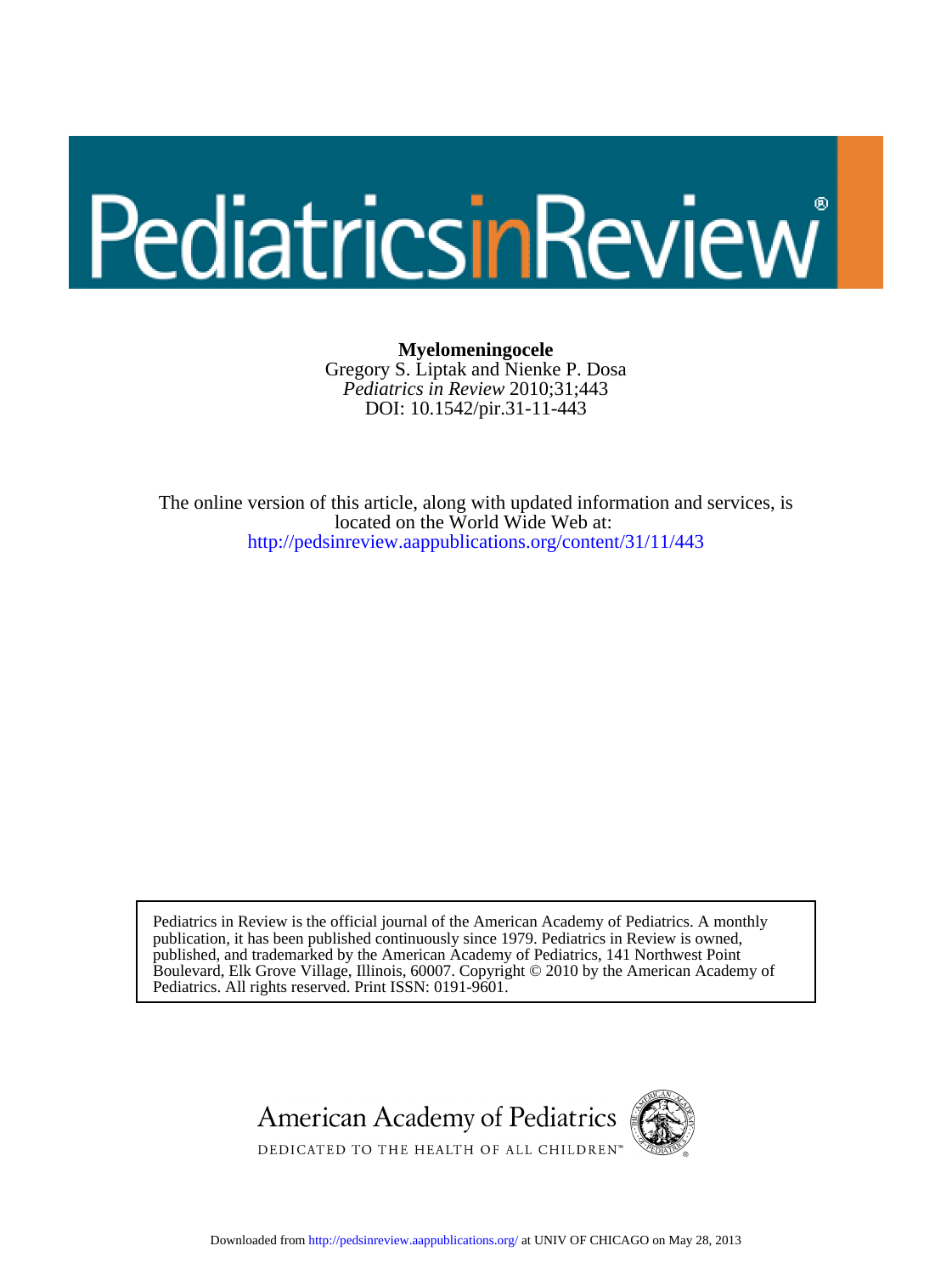# **Myelomeningocele**

Gregory S. Liptak, MD, MPH,\* Nienke P. Dosa, MND, MPH\*

Author Disclosure Drs Liptak and Dosa have disclosed no financial relationships relevant to this article. This commentary does not contain a discussion of an unapproved/ investigative use of a commercial product/ device.

## Objectives **After completing this article, readers should be able to:**

- **1. Recognize the signs and symptoms of ventricular shunt failure (increased intracranial pressure).**
- **2. Identify the signs and symptoms of tethered spinal cord.**
- **3. List signs and symptoms of Chiari II malformation.**
- **4. Apply the three-level classification system to patients who have spinal cord abnormalities.**
- **5. Use system-based recommendations for ongoing surveillance and care of patients who have spinal cord abnormalities.**

#### **Introduction**

Myelomeningocele (meningomyelocele or spina bifida) is a form of neural tube defect. In this condition, the spinal cord (myelon), its covering (meninges), and vertebral arches develop abnormally early in gestation (Fig. 1). Children born with this condition, which is one of the most complex birth defects compatible with life, have impairments of both the spinal cord and brain. Despite fortification of food with folic acid and the increased use of maternal folic acid, myelomeningocele has not been eliminated. Thus, the primary care pediatrician is likely to provide care for children who have this condition. The pediatrician should work with the child, family, and other clinicians in the community to establish sound chronic disease management procedures for these children, ensuring the provision of continuous and coordinated care of the highest quality.

The prevalence of myelomeningocele varies among countries; in the United States, it is approximately 60 per 100,000 births. The causes remain uncertain, with both environmental and genetic factors playing roles. Prenatal maternal factors such as exposure to alcohol, valproic acid, carbamazepine, or isotretinoin; hyperthermia; malnutrition (especially folate deficiency); diabetes; and obesity all increase the risk of giving birth to a child who has myelomeningocele. Risks also vary by ethnicity and sex, with higher prevalences among Latino and female offspring. The risk is higher among Latino women who have recently moved to the United States than among those who are born in or have lived in the United States for several years. It is unclear what environmental factors, such as nutrition, affect the risk.

#### **Classification**

The extent of motor paralysis and sensory loss in patients who have myelomeningocele depends on the location of the defect in the spinal cord; sensory and motor function below that point typically are impaired. The standard classification lists the level(s) of the neurologic impairment such as T12 for involvement at the 12th thoracic level. However, a more functional classification encompasses three categories (Table 1). (1)

The first category includes children who have thoracic or high lumbar level lesions and who lack quadriceps strength. They require extensive bracing for household ambulation and use a wheelchair from an early age for mobility in the community.

The second category includes children who have L3 and L4 functional motor levels and good quadriceps strength and medial hamstring function but lack gluteus medius and gluteus maximus function. This condition results in a Trendelenburg gait that stresses the medial aspect of the knee joint and is energy-inefficient. Such children are advised to use

<sup>\*</sup>Upstate Medical University, Syracuse, NY.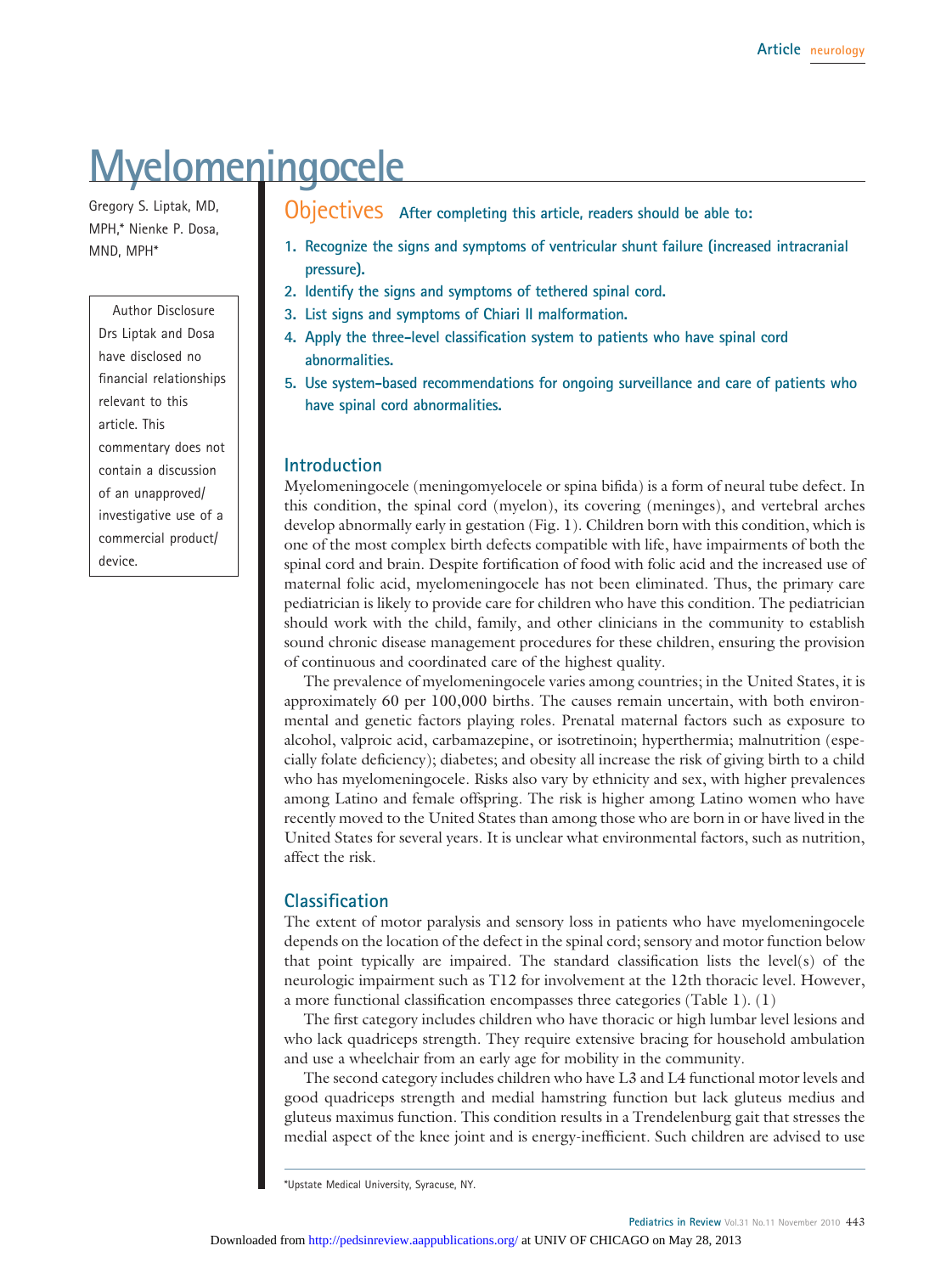

**Figure 1. Neonatal open lumbosacral myelomeningocele lesion that is leaking cerebrospinal fluid.**

forearm crutches for a swing-through gait and ankle-foot orthoses (braces) to maintain alignment and to improve functional mobility and prevent knee joint arthritis in later years. Although most children in this functional motor group retain community ambulation in adulthood, most eventually prefer to use a wheelchair for longer distances.

The third category includes children born with sacral level lesions. These children can be subdivided into those who have higher sacral levels and weakness in the ankle plantar flexors and who have lower sacral levels and some weakness of the intrinsic muscles of the foot but good gastrocnemius strength and no discernible gait abnormality. All children in this category have an excellent prognosis for lifelong ambulation. Those who have weak plantar flexors benefit from ankle-foot orthoses but generally do not need to use crutches.

#### **Consequences Brain Abnormalities**

Abnormalities of the brain (Fig. 2) include hydrocephalus, Chiari type II malformation, agenesis of the corpus callosum, and other anomalies such as hypoplasia of the cranial nerve nuclei and diffuse microstructural anomalies. Such defects are associated with learning disabilities, including nonverbal learning disorder, attention-deficit/ hyperactivity disorder (ADHD), and problems with executive function. Unless ventriculitis has occurred, most children affected by myelomeningocele have overall intelligence in the normal range. Hydrocephalus occurs in 60% to 95% of children who have myelomeningocele and is more common with higher-level lesions. Hydrocephalus usually is treated with a ventricular shunt, although third ventriculostomy (surgical placement of an opening between the third and fourth ventricles) is being used more frequently in some settings (eg, developing countries). However, shunts fail frequently or become infected and can lead to life-threatening increases in intracranial pressure. Table 2 shows the signs and symptoms associated with shunt failure. *Myelomeningocele is a nonprogressive condition.* Thus, children who exhibit any neurologic deterioration should be evaluated for a treatable cause, especially ventricular shunt failure.

Almost all children who have myelomeningocele above the sacral level also have a Chiari type II malformation of the brain. In this abnormality, the brainstem and part of the cerebellum are displaced downward through the foramen magnum into the upper cervical spinal canal rather than remaining within the skull.

# **Table 1. Functional Levels in Children Born With Myelomeningocele (1)**

| I evel                   | Implications for mobility                                                                                                                        |
|--------------------------|--------------------------------------------------------------------------------------------------------------------------------------------------|
| High lumbar-<br>thoracic | Can walk for short distances using<br>long leg (high) braces. By early<br>adolescence, most use<br>wheelchair for mobility.                      |
| Low lumbar               | Can walk with short leg braces<br>and forearm crutches.                                                                                          |
| High sacral              | Can walk with a gluteal lurch<br>using braces to stabilize the<br>ankle and foot. Walking ability<br>usually is retained through<br>adolescence. |



**Figure 2. Cranial magnetic resonance imaging showing abnormalities commonly found in myelomeningocele.**

444 **Pediatrics in Review** Vol.31 No.11 November 2010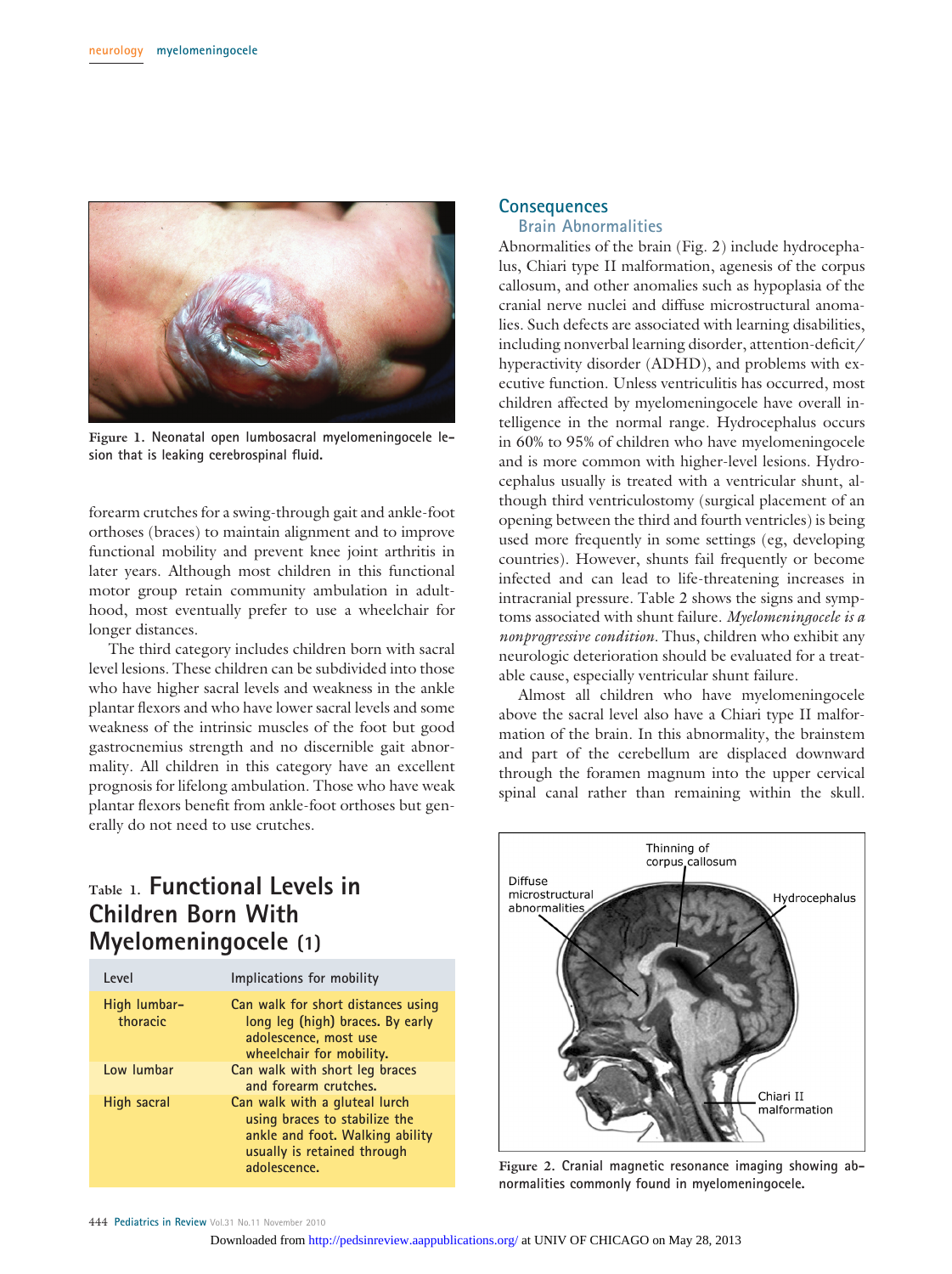# **Table 2. Signs and Symptoms of Increased Intracranial Pressure (Ventricular Shunt Failure)**

#### **Typical**

- **Headache, irritability, lethargy**
- **Vomiting, anorexia**
- **Increasing head circumference, bulging anterior fontanelle**
- **Esotropia, diplopia, paralysis of upward gaze**

**Subtle or Confusing**

- **Cognitive change, such as decline in school performance**
- **Moodiness, change in personality**
- **Signs of Chiari malformation (Table 3)**
- **Signs of tethered spinal cord (Table 4)**

Symptoms and signs of Chiari II malformation are shown in Table 3. New-onset Chiari symptoms often are related to increased intracranial pressure, as from ventricular shunt failure. Subtle symptoms such as obstructive sleep apnea also can occur and should be evaluated promptly with otolaryngologic consultation and sleep study.

Strabismus occurs in about 20% of children who have hydrocephalus and myelomeningocele. Many children who have myelomeningocele and hydrocephalus receive a diagnosis of a learning disability. They often have impairments in executive function that have an impact on education, social, and self-help skills. Executive function skills include the abilities to plan, initiate, sequence, sustain, inhibit competing responses, and pace work. Deficits in attention frequently are diagnosed in these children but do not respond as well to stimulant medications as children who have ADHD without myelome-

# **Table 3. Signs and Symptoms of Chiari II Malformation**

- **Dysphagia, including difficulty swallowing, poor or prolonged feeding, pooling of oral secretions and feedings, cyanosis, choking, coughing, and nasal regurgitation**
- **Hoarseness or stridor**
- **Aspiration with or without pneumonitis**
- **Breath-holding spells**
- Apnea, including disordered breathing during sleep
- **Stiffness, weakness, and decreased function in the arms**
- **Opisthotonos**

ningocele. Precocious puberty is a common occurrence in females who have myelomeningocele with hydrocephalus and is believed to be related to a disorder of the hypothalamus.

Approximately 15% of individuals born with myelomeningocele develop a seizure disorder (epilepsy). The seizures usually are generalized tonic-clonic and respond well to antiepileptic medications. Sometimes, new-onset seizures may occur as a manifestation of shunt infection or, rarely, shunt failure.

#### **Spinal Cord Abnormalities**

Spinal cord malformation results in loss of both sensation and motor function. Loss of sensation leads to decubitus ulcers and damage from burns and abrasions. If not diagnosed early, decubitus ulcers may require prolonged hospitalizations for debridement, pressure relief, and plastic surgery. Common pressure points include the ischial tuberosities (suggesting inadequate pressure relief from wheelchair cushions), the coccyx (seen with poor mattresses or with prolonged bedrest), and the bony prominences of the feet and ankles (due to poorly fitting shoes or orthoses). Ulcers that are continuously contaminated by stool or urine do not heal well. A deep ulcer may lead to osteomyelitis. The most important method of promoting healing is to remove the pressure from the ulcer.

Loss of efferent nerve stimuli results in neurogenic bowel and bladder. Loss of motor function in the lower extremities leads to loss of mobility and to musculoskeletal deformities such as flexion contractures or torsion of a bone. Vertebral bony anomalies (as well as paralysis) lead to scoliosis and kyphosis. Regular evaluations by an orthopedist to determine joint mobility, positioning of the extremities, and spinal curves are indicated. Loss of efferent fibers in sexually mature males leads to impotence as well as to retrograde ejaculation, in which the semen goes into the bladder rather than being ejected out of the urethra.

The spinal cord in most children who have myelomeningocele is positioned lower in the spinal column than in other individuals. It may be attached to surrounding tissue or split (diastematomyelia or diplomyelia). These defects can lead to subsequent neurologic damage as the child grows. Table 4 lists the signs and symptoms of tethered spinal cord. As with the Chiari malformation, the new onset of tethered cord symptoms often is related to increased intracranial pressure, as from ventricular shunt failure. Because most children who have myelomeningocele have a low-lying conus, magnetic resonance imaging (MRI) of the spinal cord may not be helpful, and

Pediatrics in Review Vol.31 No.11 November 2010 445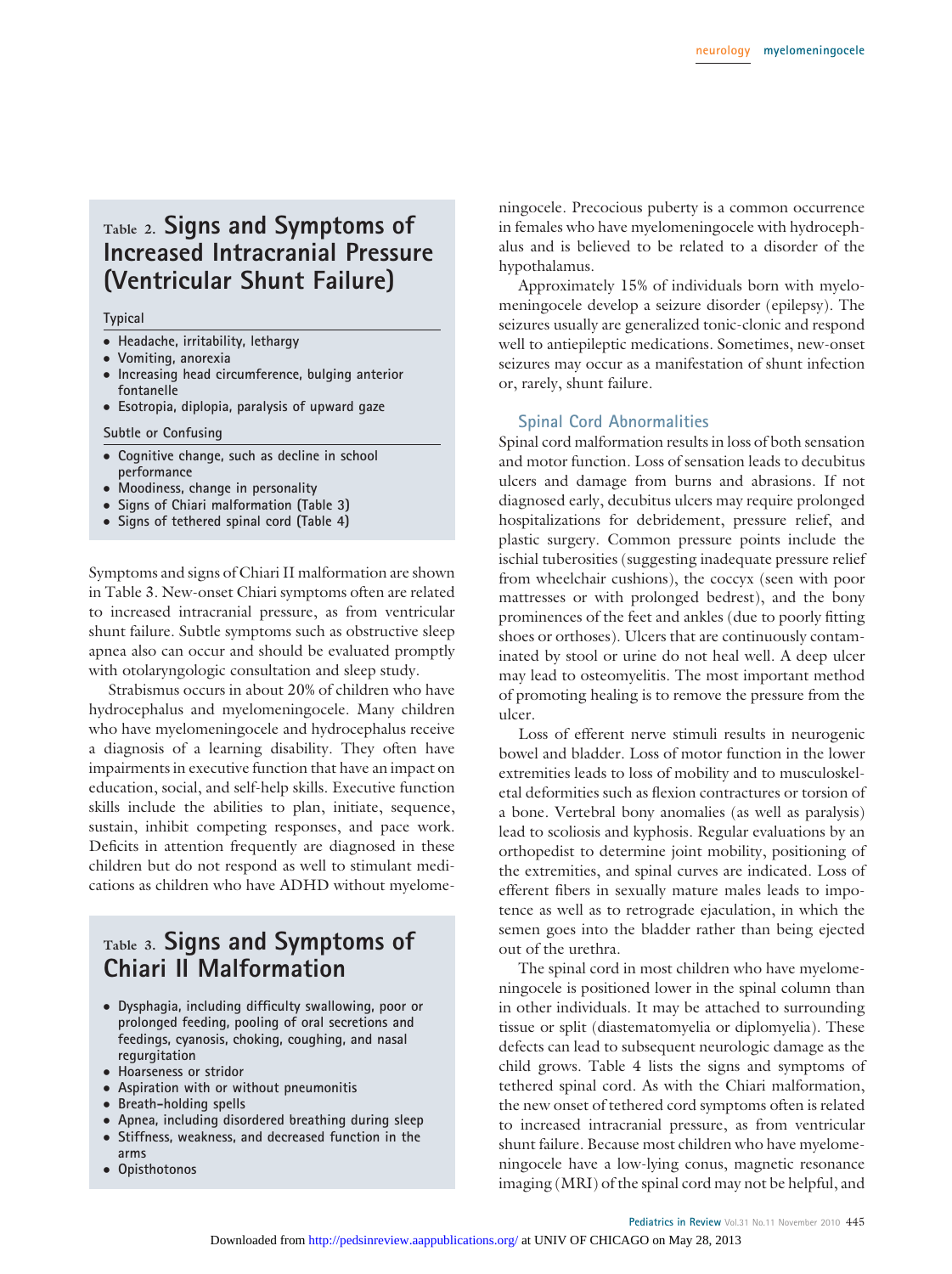# **Table 4. Signs and Symptoms of Tethered Spinal Cord**

- **Weakness in lower extremities, deterioration of gait**
- **Pain in back or legs**
- **Atrophy of muscles in lower extremities**
- **Sensory loss or change in lower extremities**
- **Change in deep tendon reflexes**
- **Change in bowel or bladder function**
- **Local swelling in the back**
- **New orthopedic contracture, such as pes cavus or foot- or leg-length discrepancy**
- **Rapidly progressive scoliosis**
- **New decubitus ulcer**

the presence of a low-lying conus does not indicate symptomatic tethering. MRI, however, may show an abnormality such as a lipoma, syrinx, or split cord. Serial neurologic evaluations, muscle strength testing, and urodynamics can be helpful in diagnosing tethered spinal cord.

#### **Bowel and Bladder Dysfunction**

Bladder and bowel dysfunction occur in virtually all children who have myelomeningocele, even in those who have sacral level lesions. Bladder dysfunction can be categorized as failure to store urine or failure to empty urine and may be related to the bladder, external sphincter, or both. Failure to empty urine increases the risk of urinary tract infections. The combination of a tight bladder outlet and increased tone in the bladder leads to urinary reflux and hydronephrosis. Urinary reflux plus infection leads to renal damage and failure over time. Renal failure remains a common cause of death in adults born with myelomeningocele. Bladder pressure is reduced by using daily clean intermittent catheterization (CIC). The urinary tract is imaged ultrasonographically at regular intervals beginning in infancy. Bladder function also may be evaluated by using cystometrography (urodynamics). In some infants who have increased bladder pressure, however, CIC is not successful and a vesicostomy (a surgical opening through the abdominal wall into the bladder) is performed, allowing urine to drain directly into the diaper. In older children and teens, the bladder may be augmented, as by opening the bladder and sewing on a piece of small intestine. Children born with myelomeningocele typically receive regular care from a urologist.

Neurogenic bowel initially is managed with timed toileting, a diet high in fiber, and the use of stool softeners or laxatives; regular enemas delivered through a balloon or wedge catheter may be attempted. Constipation is common, and rectal prolapse may occur. If conventional measures do not work in managing incontinence and constipation, a surgical procedure, the antegrade colonic enema, may be indicated. In this procedure, a hole is made in the abdominal wall that can be connected directly to a hole in the colon. A gastrostomy feeding button is placed through the hole on the abdominal wall into the colon. Alternatively, a piece of appendix may be interposed between the bowel wall and the intestine. In either case, daily boluses of liquids are pushed into the colon, evacuating it and preventing fecal incontinence.

#### **Latex Allergy**

For reasons that are not completely clear, more than 50% of children who have myelomeningocele develop an allergy to latex in childhood. The risk of allergy increases as the child gets older and may be life-threatening. Avoiding latex-containing products from the time of birth is recommended.

#### **Prenatal Screening and Newborn Care**

Prenatal screening can identify many affected fetuses. Between the 16th and 18th weeks of pregnancy, maternal serum is analyzed routinely for alpha-fetoprotein (AFP), which is elevated when the fetus has an open myelomeningocele. If the AFP value is abnormal, highresolution ultrasonography is used to detect specific abnormalities of the fetal head and back. If myelomeningocele still is suspected, amniocentesis is performed to analyze amniotic fluid concentrations of AFP and acetylcholinesterase, an enzyme found in cerebrospinal fluid. At the same time, chromosomes are evaluated to rule out conditions associated with myelomeningocele, such as trisomy 13. A woman carrying a fetus that has a myelomeningocele should be referred for delivery to a tertiary medical center that specializes in the care of these children.

The newborn who has myelomeningocele should receive routine care in the delivery room, but the lesion on the back should be protected from contamination. To prevent infection of the central nervous system, the open lesion is covered and the infant is given parenteral antibiotics until surgical closure. Typically, the lesion on the back is closed surgically within 72 hours. The infant is evaluated neurologically to determine the level of lesion.

Orthopedic evaluation is performed to identify curvatures of the spine, such as kyphosis, and joint contractures, such as talipes equinovarus (clubfoot). Urologic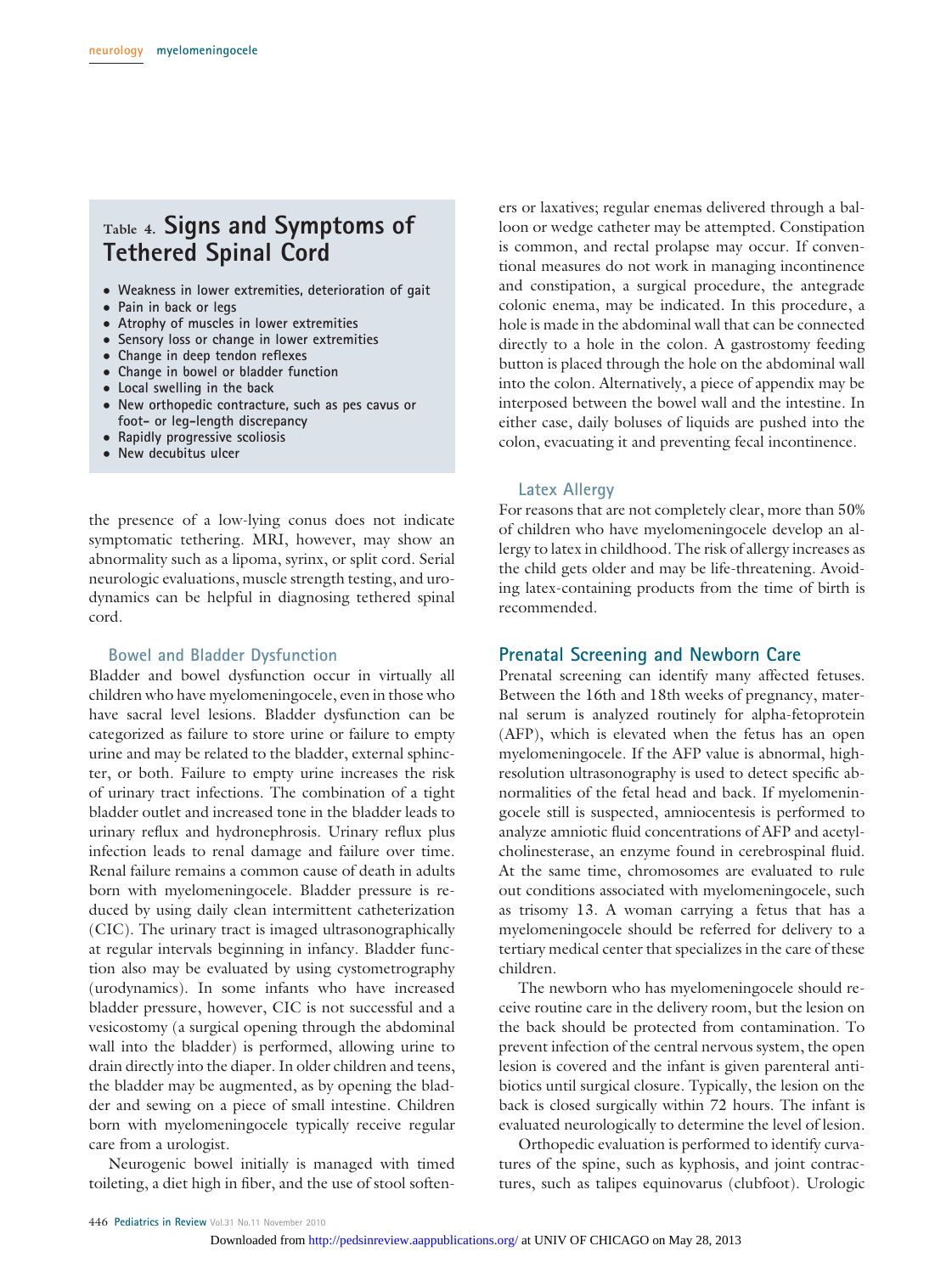evaluations, including measurement of creatinine and blood urea nitrogen and renal ultrasonography, are used to evaluate renal function and to rule out hydronephrosis or other renal anomalies, such as horseshoe kidney. Voiding cystourethrography is obtained to evaluate for reflux and to help determine whether antibiotic prophylaxis is indicated. Cranial imaging using ultrasonography or MRI is performed to evaluate for hydrocephalus and structural evidence of the Chiari II anomaly. Daily measuring of head circumference, monitoring of neurologic signs such as irritability, and repeated cranial imaging are used to guide the management of hydrocephalus. If the cerebral ventricles are enlarging significantly, surgery to shunt the ventricles is performed. Family support, financial counseling, and genetic counseling are provided.

#### **Ongoing Surveillance and Care**

Myelomeningocele has been described as the most complex birth defect compatible with life. Figure 3 shows the most common findings and their relationship to brain and spinal malformations. Affected children need complex, coordinated care to optimize their health and wellbeing. After the newborn period, the child should be followed on a regular basis and monitored over time in the medical home. Periodic evaluations include:

- Detailed neurologic evaluations of upper and lower extremities. Deterioration of upper extremity function may indicate worsening hydrocephalus due to a problem with the ventricular shunt, a problem with the spinal cord or brainstem (eg, syrinx), or posterior fossa compression from the Chiari malformation. Deterioration of lower extremity function or bowel and bladder function may be a sign of worsening hydrocephalus or tethered spinal cord.
- Monitoring for signs and symptoms of increased intra-

cranial pressure from shunt failure (Table 2). Early recognition of shunt failure or infection is critical.

- Assessment of growth, nutrition, and physical fitness. In older children, arm span may be substituted for height. Head circumference should be measured regularly to evaluate for increasing ventricular size. Children born with myelomeningocele are at increased risk for obesity. Emphasis should be placed on increasing physical activities such as aerobic conditioning (eg, wheelchair sports) and strength training (eg, lifting free weights). The child's adaptive physical education program should be evaluated to ensure that he or she is truly participating in sufficient activities. Exercise should be combined with a healthy balanced diet; dietary restrictions of calories may be indicated, especially because individuals who have paraplegia need fewer calories to grow and maintain normal weight. Affected children also are likely to have short stature due to a combination of failure of leg growth, spinal curves, and occasionally, a deficiency of growth hormone.
- Developmental surveillance and screening, including evaluation of gross motor, fine motor, social, language, and cognitive abilities. Infants born with myelomeningocele should be referred to their local Early Intervention Program by 6 months of age. Children exhibiting development outside the expected norms for this population should have formal psychometric evaluations. Before school entry, all children who have myelomeningocele should undergo a formal psychoeducational evaluation to determine whether they have a learning disability and assess their strengths and weaknesses.
- Assessment of bladder and bowel function. Urinary tract infections (UTIs) occur commonly in children

Pediatrics in Review Vol.31 No.11 November 2010 447



**Figure 3. The most common findings in children born with myelomeningocele and their relationship to brain and spine malformations. GUgenitourinary**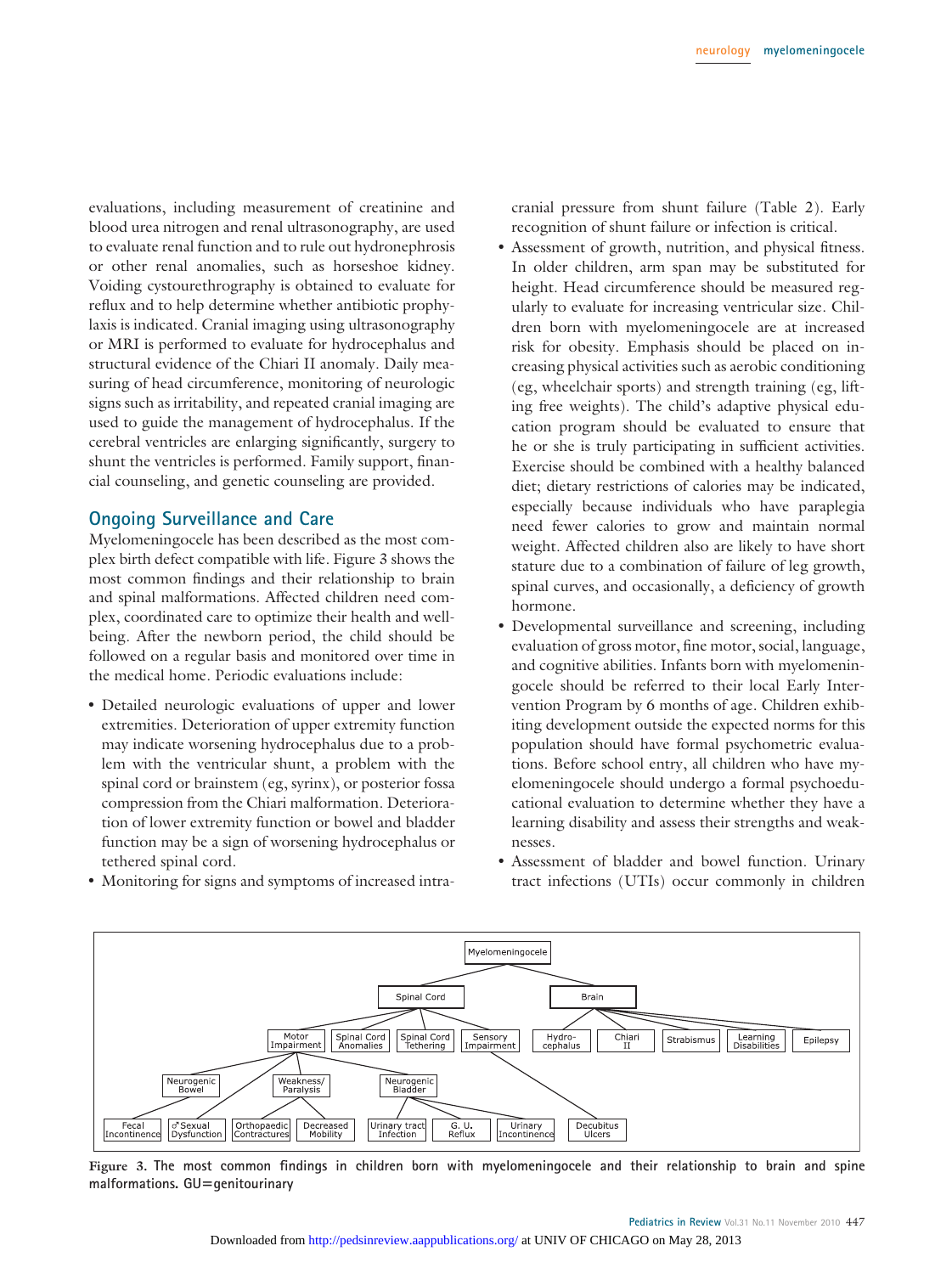and teens who have myelomeningocele. However, urine cultures may reveal greater than 100,000 organisms/mL in asymptomatic individuals. Increasingly, these asymptomatic infections are not being treated with antibiotics. However, children who have positive urine cultures and symptoms such as fever, chills, and change in urine function (eg, increased leaking) should be treated with appropriate antibiotics; therapy may require parenteral antibiotics. The use of prophylactic antibiotics to prevent subsequent UTIs is controversial. Regular follow-up with a urologist is indicated. Bowel function, including constipation and continence, are evaluated at every visit.

- Assessment of vision. All children born with myelomeningocele should see an ophthalmologist early in life.
- Assessment of independent skills (activities of daily living). Discussions of expectations for adult independence should be undertaken, even in preschool-age children.
- Dental screening. All children should be evaluated regularly by a dentist. Because of the complexity of myelomeningocele, dental care may be neglected.

# dren who have<br>Je have unrecognized pain<br>heir quality of life and be<br>depression.

- Assessment of skin integrity. Potential pressure areas such as the buttocks, perineum, back, and lower extremities are evaluated, especially in the older child and adolescent.
- Pain monitoring. Some children who have myelomeningocele have unrecognized pain that can affect their quality of life and be associated with depression. Better recognition and treatment of pain may significantly improve quality of life and help identify treatable conditions such as tethered spinal cord or overuse syndromes (eg, shoulder pain in a person using a wheelchair).
- Assessment of bone density. Children and teens who have myelomeningocele are at increased risk for osteopenia and pathologic fractures, especially after prolonged immobility due to circumstances such as recovering from surgery. Ensuring adequate intake of calcium and vitamin D should be part of routine

care. Because no current evidence-based treatment to prevent or improve osteopenia in this population exists, obtaining routine bone density studies is controversial.

#### **Transition to Adult Care**

The primary care pediatrician has an important role in helping the adolescent who has myelomeningocele make the transition to adult care. The transition to adult-oriented care is influenced by the severity of the condition, the support system, and the availability of community resources. To be effective, formal transition planning should begin when the adolescent is no older than 14 years of age. Information should be provided to the adolescent in a manner that is appropriate for his or her developmental abilities, especially because most have some form of learning disability. Before the transition occurs, the adolescents should incorporate self-care skills into their daily lives, as in taking responsibility for their medications and procedures (such as catheterization). Individuals who have myelomeningocele may need social skills

> training to help them with assertiveness, including speaking on their own. The pediatrician helps to ensure that medical information is transferred to the adultoriented clinicians. For adolescents and young adults who have significant cognitive delay, issues of guardianship should be addressed before the person legally becomes an adult.

Sexuality and reproductive health

should be discussed routinely and referrals made to a urologist, if indicated, for discussion of medical and surgical treatment of neurogenic impotence and retrograde ejaculation. Sexually active young women should be counseled to check the skin of the perineal area and to use watersoluble lubricant during intercourse. The primary care pediatrician also should be familiar with the Centers for Disease Control and Prevention (CDC) recommendations for prenatal folate consumption to prevent recurrence of neural tube defects in babies of young women who have spina bifida as well as couples who have borne a child who has a neural tube defect. The recurrence risk is 3% to 5%, which can be reduced to less than 1% with administration of 4 mg folate daily in the periconceptual period (for 1 to 3 months before conception and during the first trimester). Pediatricians also play an important role in educating the general population about CDC recommendations for daily folate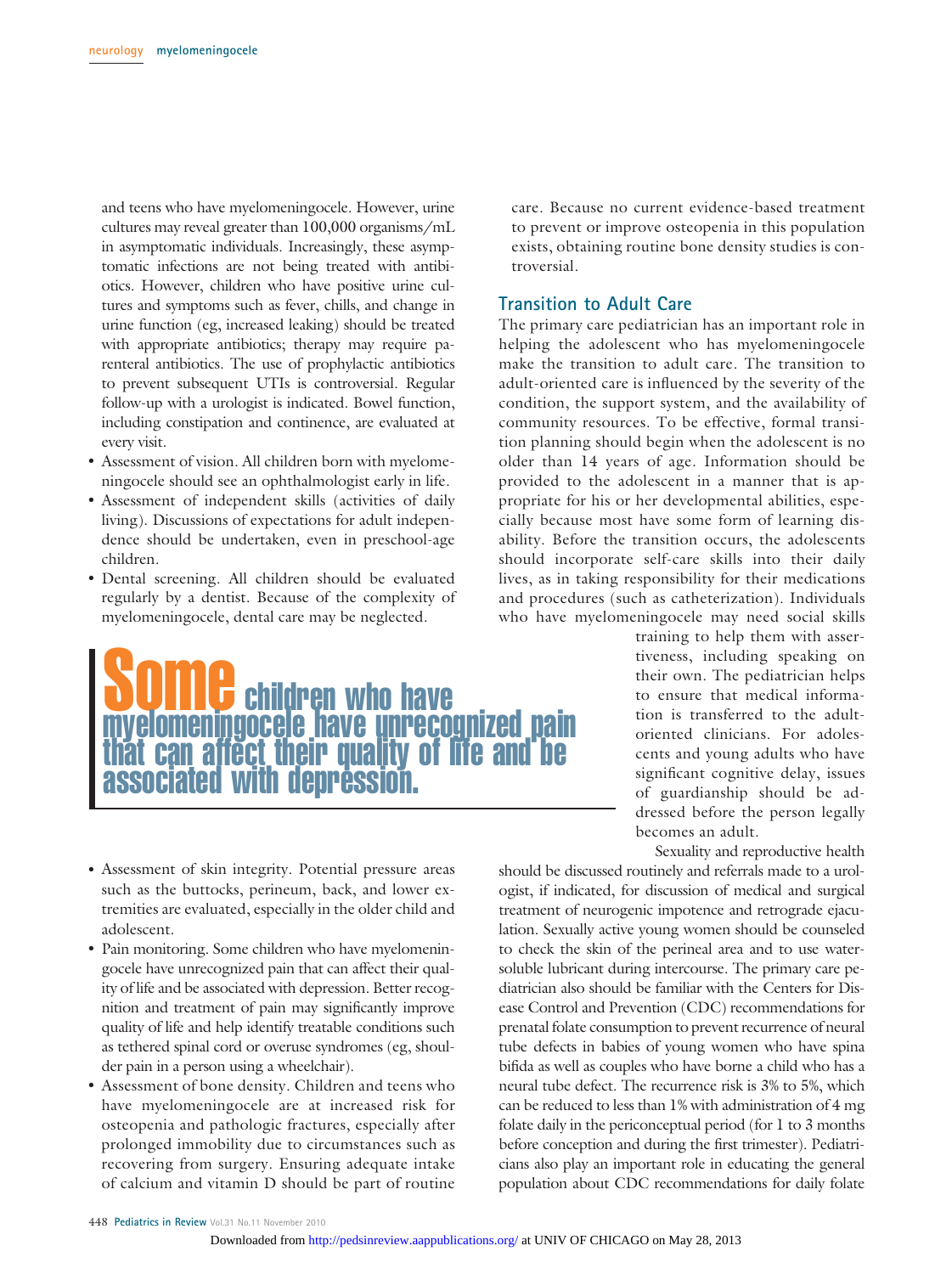consumption to prevent birth defects. Brochures in both English and Spanish can be downloaded from www. SBAA.org.

#### **Family Support**

A child born with myelomeningocele places psychological, financial, and social stress on the family. In the newborn period, parents are faced with the loss of the expected normal child; the presence of a child who has an unanticipated problem and uncertain future; and the need to make immediate medical decisions, including giving consent for surgery. Throughout childhood and adolescence, the family must face the daily burden of care, which requires a great commitment of time and energy. The care of a child who has myelomeningocele also is expensive both directly in terms of medical and related expenditures and indirectly in terms of costs for transportation, time lost from work, illnesses, hospitalizations, structural changes to the home, special clothing, and special child care arrangements. Family support, including financial counseling, and familycentered care should be provided. This care includes evaluation of the parental relationship with the child and the presence of stress and social supports. Determining the functioning of siblings also is important. Families may benefit from respite care. Children who have myelomeningocele and their families also may benefit from referrals to community resources, including parent support and advocacy groups and community programs of recreational and adaptive sports.

#### **Delivery of Care**

Children born with myelomeningocele typically receive care from multiple clinicians, including orthopedists, orthotists, urologists, and neurosurgeons, as well as physical, occupational, and sometimes speech therapists. They usually receive services through Early Intervention or schoolbased programs. Parents, teachers, and therapists often approach pediatricians for advice on medical and habilitative care. To optimize the care of children who have myelomeningocele, medical homes should collaborate and coordinate with medical and nonmedical providers in the community. Primary care physicians should facilitate linkages to appropriate services. Communication and accurate transfer of information, such as informing the school nurse of changes in the child's seizures, improves care and outcomes. (2) Clinical settings should be physically accessible, and billing should reflect time spent in direct and indirect care, such as care coordination. Attention should be given to social and financial issues as well as to clinical care.

Women carrying fetuses found to have myelomeningocele should be referred for delivery to a tertiary medical center that specializes in the care of these children. All children who have myelomeningocele should be followed during childhood by a multidisciplinary team that includes experts in child development, neurosurgery, orthopedics, urology, orthotics, social work, nursing, physical and occupational therapies, and plastic surgery. Finally, the adolescent's care should be transferred to skilled adult medical practitioners.

### **Summary**

- **Based on strong research evidence, myelomeningocele is a condition that affects both the spinal cord and the brain in most children.**
- **Based on some clinical research, myelomeningocele is a nonprogressive condition. Thus, any neurologic deterioration should be evaluated for a treatable cause. Priority should be given to the evaluation for increased intracranial pressure by evaluating the ventricular shunt.**
- **Based on expert opinion, the care of children born with myelomeningocele should be provided within the medical home as well as with multidisciplinary teams of specialists. Collaboration among all providers can improve patient outcomes.**
- **Based on strong research evidence, the birth prevalence of myelomeningocele can be decreased by the use of folate supplementation in the periconceptual period.**

**ACKNOWLEDGMENTS.** The writing of this article was made possible, in part, by HRSA AAU Grant Award Number 2 D54HP05462-04-00.

#### **References**

**1.** Battibugli S, Gryfakis N, Dias L, et al. Functional gait comparison between children with myelomeningocele: shunt versus no shunt. *Dev Med Child Neurol.* 2007;49:764 –769

**2.** Committee on School Health. American Academy of Pediatrics. The role of the school nurse in providing school health services. *Pediatrics.* 2001;108:1231–1232

#### **Suggested Reading**

- Bowman RM, Boshnjaku V, McLone DG. The changing incidence of myelomeningocele and its impact on pediatric neurosurgery: a review from the Children's Memorial Hospital. *Childs Nerv Syst.* 2009;25:801– 806
- Joseph DB. Current approaches to the urologic care of children with spina bifida. *Curr Urol Rep.* 2008;9:151–157
- Oakley GP Jr. The scientific basis for eliminating folic acidpreventable spina bifida: a modern miracle from epidemiology. *Ann Epidemiol.* 2009;19:226 –230
- Rowe DE, Jadhav AL. Care of the adolescent with spina bifida. *Pediatr Clin North Am.* 2008;55:1359 –1374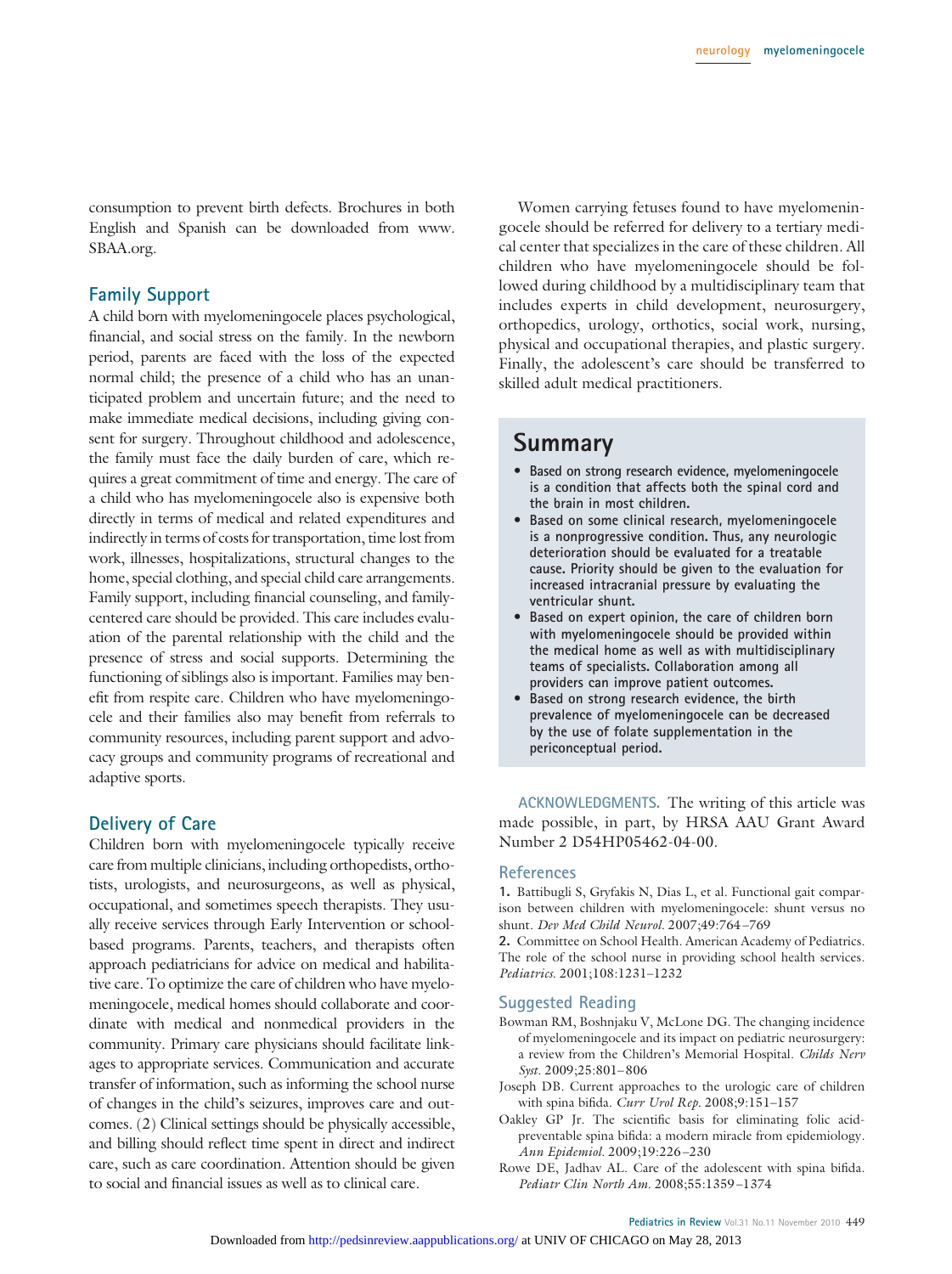# **PIR Quiz**

**Quiz also available online at http://www.pedsinreview.aappublications.org.**

- **1. You are seeing a 12-year-old girl who has myelomeningocele in your office for complaints of radiating back pain over the past 3 months. She has not changed her bowel or bladder management program but is now having new urinary leakage between catheterizations. The additional symptom that most supports your presumptive diagnosis is:**
	- **A. Declining school performance.**
	- **B. Deteriorating gait.**
	- **C. Difficulty swallowing.**
	- **D. Early morning headache.**
	- **E. Worsening handwriting.**
- **2. An emergency department physician calls you about her evaluation of a 14-month-old child who has myelomeningocele and a ventriculoperitoneal shunt. Results of computed tomography scan and shunt series are unchanged from previous studies, but the child is not "normal," according to the parents. Which of the following is most concerning for a shunt malfunction?**
	- **A. Ankle clonus.**
	- **B. Limited upward gaze.**
	- **C. Patulous anus.**
	- **D. Pes cavus.**
	- **E. Swelling on back.**
- **3. During a neonatal consultation for an infant born with a neural tube defect (neurologic level L3), the family asks if their child will walk. The most accurate statement regarding this child's future walking ability is that she will walk:**
	- **A. Independently.**
	- **B. With ankle bracing.**
	- **C. With high leg bracing.**
	- **D. With hip bracing.**
	- **E. With low leg bracing and forearm crutches.**
- **4. You are seeing an 8-month-old boy who was born with myelomeningocele for a routine follow-up evaluation in the clinic. His parents have been reading on the Internet about the Chiari II malformation and ask if their son has this problem. The clinical finding most commonly associated with Chiari II malformation is:**
	- **A. Bulging fontanelle.**
	- **B. Leg pain.**
	- **C. Scoliosis.**
	- **D. Stridor.**
	- **E. Urinary incontinence.**